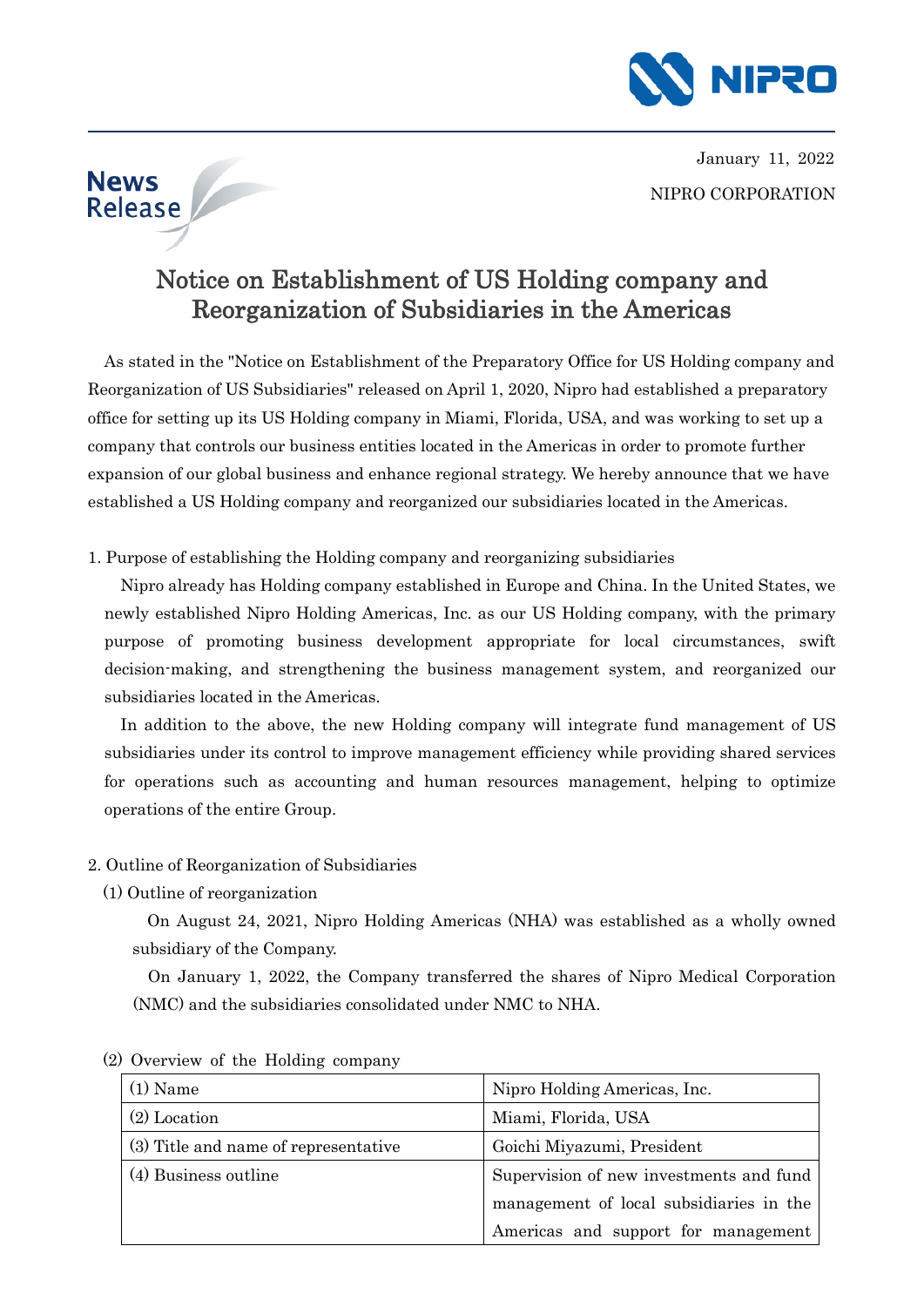



|                                               | operations, new business promotion, etc. |
|-----------------------------------------------|------------------------------------------|
| $(5)$ Capital                                 | \$1 USD                                  |
| (6) Date of establishment                     | August 24, 2021                          |
| (7) Major shareholder and its ownership ratio | Nipro Corporation 100%                   |
| (8) Fiscal year end                           | December 31                              |

(3) Subsidiaries subject to reorganization

[Medical-related business]

- Nipro Medical Corporation
	- (i) Established: March 7, 1996
	- (ii) Major shareholder and its ownership ratio: Before transfer: Nipro 100%

# After transfer: Nipro Holdings Americas 100%

- (iii) Business outline: Sales of medical devices
- (iv) Location: Florida, USA
- Avantec Vascular Corporation
	- (i) Established: December 20, 1999
	- (ii) Major shareholder and its ownership ratio: Before transfer: NMC 100%

## After transfer: NHA 100%

- (iii) Business outline: Development of medical devices
- (iv) Location: California, USA
- Infraredx, Inc.
	- (i) Established: November 16, 1999
	- (ii) Major shareholder and its ownership ratio: Before transfer: NMC 100%

#### After transfer: NHA 100%

- (iii) Business outline: Manufacture and sales of medical devices
- (iv) Location: Massachusetts, USA
- New England Cell Therapeutics, Inc.
	- (i) Established: November 15, 2019
	- (ii) Major shareholder and its ownership ratio: Before transfer: NMC 100%

#### After transfer: NHA 100%

- (iii) Business outline: Research and development, manufacturing and sales of regenerative medicine products
- (iv) Location: Connecticut, USA

■ Nipro Medical Ltda.

- (i) Established: August 17, 1995
- (ii) Major shareholder and its ownership ratio: Before transfer: NMC 100%